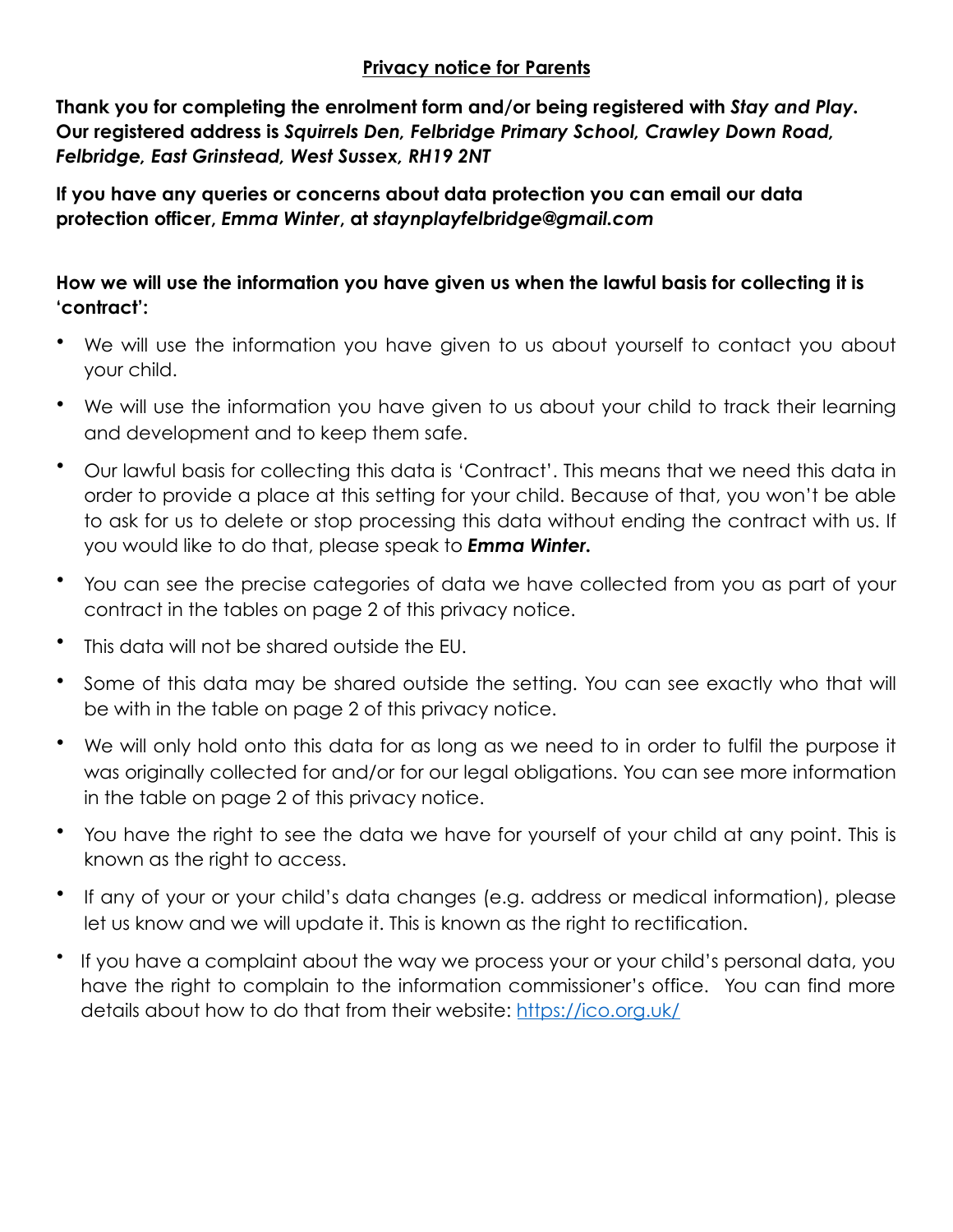| Your child's data (contract)                           |                                                                                                                                                                                                |                                                                  |  |
|--------------------------------------------------------|------------------------------------------------------------------------------------------------------------------------------------------------------------------------------------------------|------------------------------------------------------------------|--|
| What we've collected/<br>will be collecting            | Who it will be shared with                                                                                                                                                                     | When we'll delete it                                             |  |
| Name                                                   | Local authority, online learning journal<br>system <sup>*</sup> , invoicing                                                                                                                    | When the child turns 21 or<br>24 for child protection<br>records |  |
| Date of birth                                          | Local authority, online learning journal<br>system <sup>*</sup> , invoicing                                                                                                                    | When the child turns 21 or<br>24 for child protection<br>records |  |
| <b>Birth certificate</b>                               | No copies kept, must be seen for<br>identity verification and for claiming<br>Free Early Education (Universal and<br>extended)<br>Once seen will be handed directly back<br>to parent/guardian |                                                                  |  |
| Home address                                           | Local Authority                                                                                                                                                                                | 7 years                                                          |  |
| Home language                                          | Local Authority                                                                                                                                                                                | 7 Years                                                          |  |
| Some medical data                                      | Local authority, online learning journal<br>system*,                                                                                                                                           | When the child turns 21 or<br>24 for child protection<br>records |  |
| Details of any SEND or<br>needed additional<br>support | Local authority, online learning journal<br>system*,                                                                                                                                           | 7 Years                                                          |  |
| Accident forms                                         | Local authority, online learning journal<br>system*, OFSTED, RIDDOR                                                                                                                            | When the child turns 21 or<br>24 for child protection<br>records |  |
| 2 year checks                                          | Local authority, online learning journal<br>system*, Health Visitor, Local Children<br>and Family Centre, Other settings<br>attended.                                                          | 7 Years                                                          |  |
| Any other current<br>settings attended                 | Local Authority, Online learning journal*,<br>Other settings attended                                                                                                                          | 7 Years                                                          |  |
| Assessments                                            | Local authority, online learning journal<br>system*, Health Visitor, Local Children<br>and Family Centre, Other settings<br>attended, Other professionals involved<br>in your child's care.    | 7 Years                                                          |  |
| Observation notes                                      | Online learning journal system*, Health<br>Visitor, Other settings attended, Other<br>professionals involved in your child's<br>care                                                           | 7 years                                                          |  |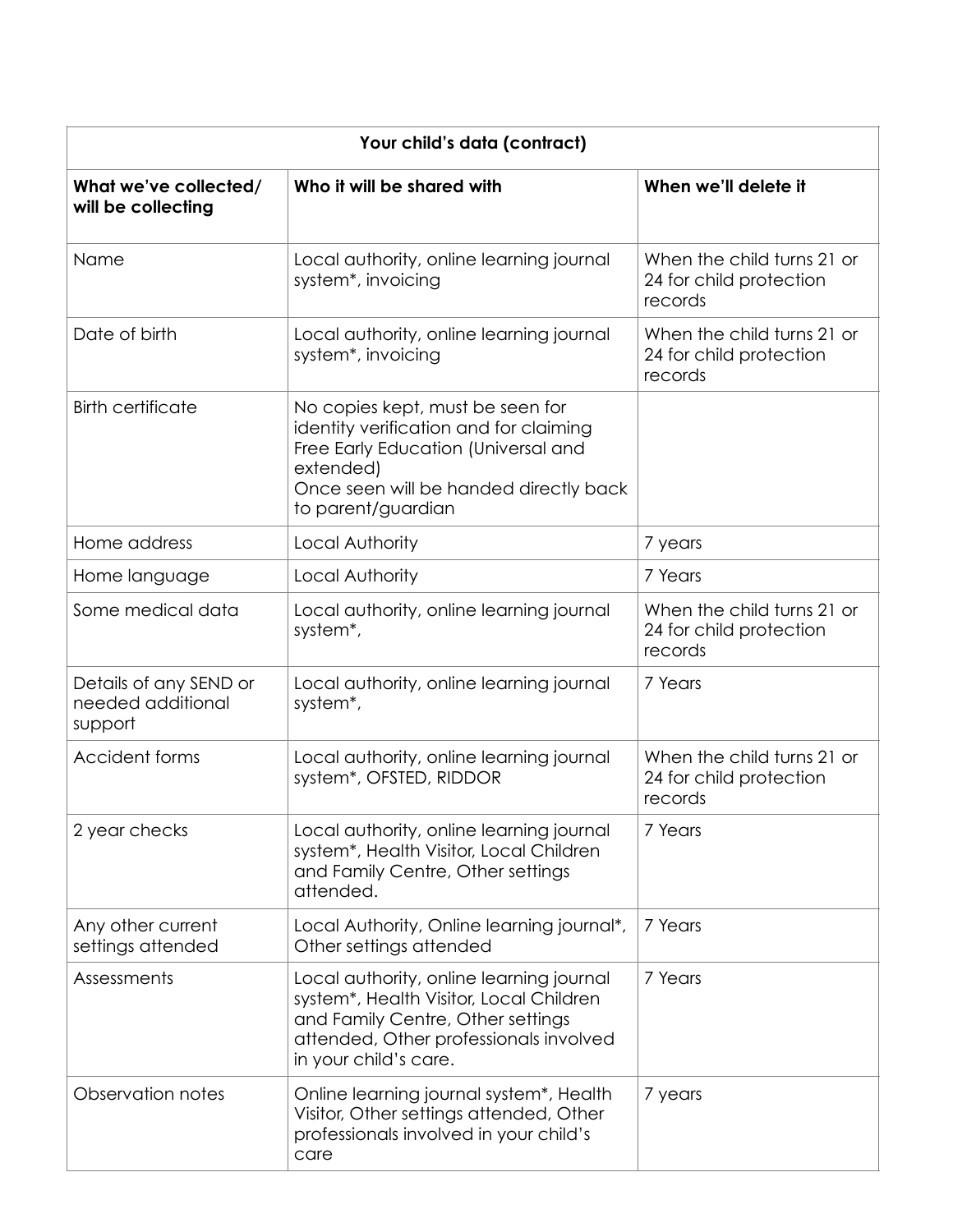| Your data (contract) |                                                                                                            |                      |  |  |
|----------------------|------------------------------------------------------------------------------------------------------------|----------------------|--|--|
| What we've collected | Who it will be shared with                                                                                 | When we'll delete it |  |  |
| <b>Name</b>          | Invoicing, Health Visitor, Other<br>professionals involved in your child's<br>care                         | 7 years              |  |  |
| Home address         | Invoicing, Health Visitor, Other<br>professionals involved in your child's<br>care                         | 7 Years              |  |  |
| Email address        | Invoicing, online journal system*, Health<br>Visitor, Other professionals involved in<br>your child's care | 7 Years              |  |  |
| Contact number       | Health Visitor, Other professionals<br>involved in your child's care                                       | 7 Years              |  |  |

## **How we will use the information you have given us when the lawful basis for collecting it is 'consent':**

- You can see what we will do with the data we are processing with your consent in the tables on page 4.
- Much of the information here is already collected as part of your contract, for example your home address, email address, and phone number but our lawful basis for using them in the way you've consented to will be 'Consent'.
- You can see the precise categories of data we have collected from you as part of your contract in the tables on page 4 of this privacy notice.
- This data will not be shared outside the EU.
- Some of this data may be shared outside the setting. You can see exactly who that will be with in the table on page 4 of this privacy notice.
- You can withdraw your consent at any time at which point we will stop processing it in the way described in the table below. We will also delete the data if we don't have a lawful basis for keeping it. To do so, just contact *Emma Winter at Squirrels Den, Felbridge Primary School, Crawley Down Road, Felbridge, East Grinstead, West Sussex, RH19 2NT*

• *.*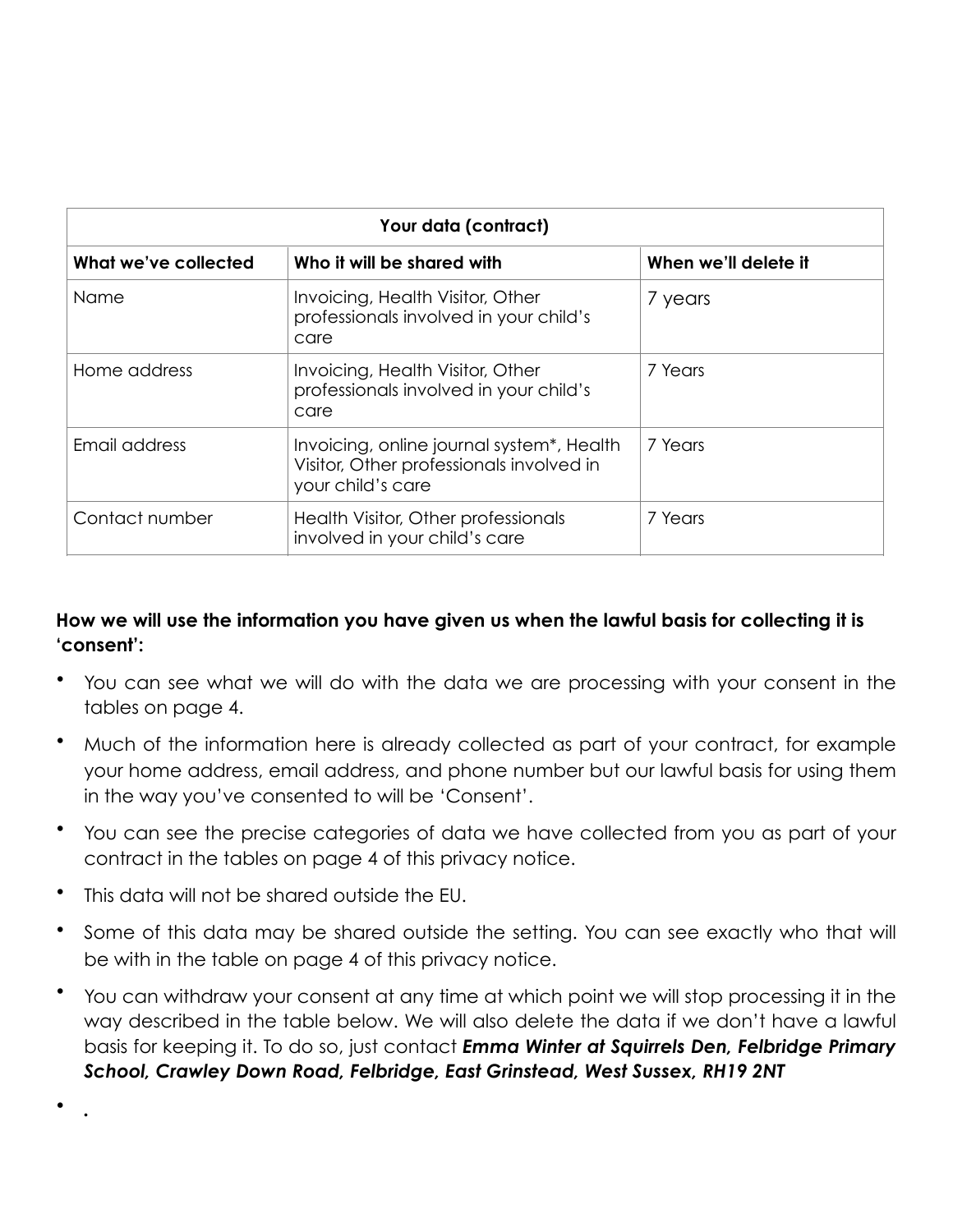- We will only hold onto this data for as long as we need to in order to fulfil the purpose it was originally collected for and/or for our legal obligations. You can see more information in the table on page 4 of this privacy notice.
- You have the right to see the data we have for yourself of your child at any point. This is known as the right to access.
- If any of your or your child's data changes (e.g. address or medical information), please let us know and we will update it. This is known as the right to rectification.
- If you have a complaint about the way we process your or your child's personal data, you have the right to complain to the information commissioner's office. You can find more details about how to do that from their website: <https://ico.org.uk/>

| Your child's data (consent)       |                                                                                                                                                                                                  |                                                                                                      |                         |  |
|-----------------------------------|--------------------------------------------------------------------------------------------------------------------------------------------------------------------------------------------------|------------------------------------------------------------------------------------------------------|-------------------------|--|
| What we've<br>collected           | What it will be used for                                                                                                                                                                         | Who it will be shared with                                                                           | When we'll<br>delete it |  |
| Nickname                          | The name we'll use on work,<br>within the setting, and within<br>observation notes.                                                                                                              |                                                                                                      |                         |  |
| Their doctor's<br>surgery         | if your child becomes unwell/<br>is hurt during a session,<br>referrals to outside<br>professionals (E.G. Speech<br>and Language, Child<br>Development Team)<br><b>Contacting Health Visitor</b> | Staff as appropriate,<br>professionals involved in your<br>child's care                              | 7 Years                 |  |
| Some medical<br>data              | Individual care plan, register,<br>medical file and any list of<br>allergies displayed,<br>especially food allergies.                                                                            | All staff on a 'need to know'<br>basis, emergency services,<br>medical professionals if<br>necessary | 7 Years                 |  |
| Dietary<br>preferences            | Individual care plan, list<br>accessible to staff preparing<br>food                                                                                                                              | All staff                                                                                            | 7 Years                 |  |
| Any previous<br>settings attended | Collating information and<br>records, including<br>information about<br>development and progress,<br>issues and concerns                                                                         | Staff on 'a need to know' basis,<br>including key worker                                             | Y years                 |  |
| <b>Birth certificate</b>          | To prove eligibility for funding<br>and identification.                                                                                                                                          | Staff verifying eligibility and<br>identification                                                    | Not kept                |  |